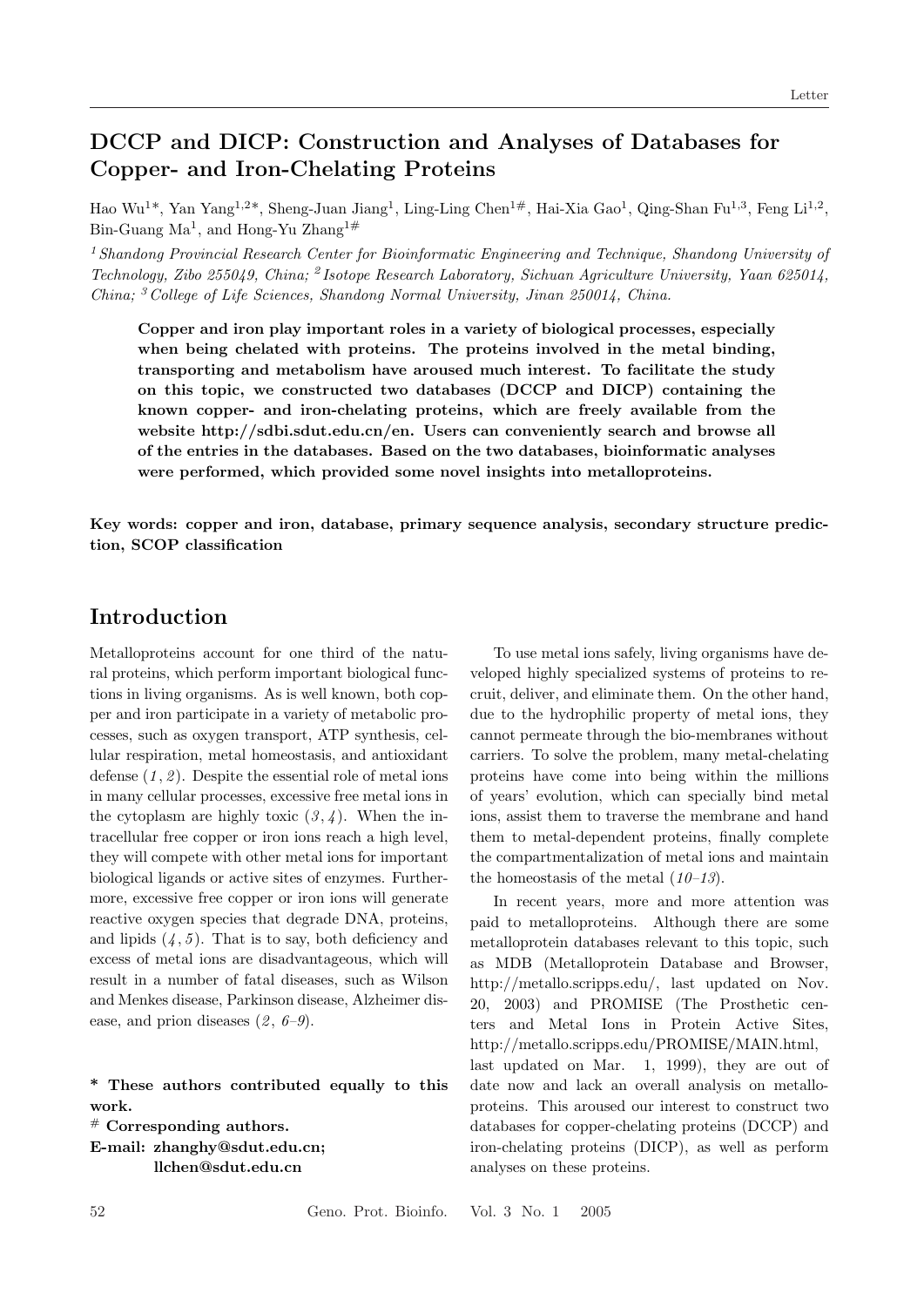# Results and Discussion

## Database construction

Currently, DCCP involves two types of proteins, one with the primary sequences, called DCCP<sub>-1</sub>D, which contains 5,088 entries, and the other with the experimentally determined 3D structures, called DCCP 3D, containing 480 entries of proteins. In DCCP 3D, only 390 proteins contain copper ions in the structures, and the others without copper ions are fragments of some copper-chelating proteins, such as prion protein. In addition, it is found that four proteins in DCCP 3D are correlated with bleomycin antibiotics (Number: 182, 183, 377, and 417), indicating that copper proteins also have the function related to antibiotics besides catalysis and electron transfer. All the proteins were selected in a wide range of species, from the low organisms such as bacteria to the high organisms such as human. Most of the records were obtained from PDB (Protein Data Bank), GenBank (Release 141.0), SWISS-PROT, and PIR (Protein Information Resource). Furthermore, several protein sequences in DCCP 1D were obtained by EST fragments linkage.

DICP also includes two types of proteins, DICP 1D and DICP 3D. The former contains 20,461 entries and the latter 1,195 entries, of which 108 are fragments of iron-chelating proteins, such as apoferritins. Different from DCCP, the entry number in DICP is given according to its function. What's more, users can conveniently BLAST the query sequences against all the entries in this database.

Similar to MDB and PROMISE, DCCP and DICP provide convenient searching tools. Users can make a quick or advanced search by using PDB ID, GenBank accession number, common name of protein, species name, valence of ion, cellular localization, or protein function. The most important feature of MDB and PROMISE is that they offer quantitative information on geometrical parameters of metal-binding sites in protein structures available from PDB, while DCCP also presents the possible binding sites of copper ions with ligands. The new feature of DCCP is that it offers the 3D structures of 2,777 primary sequences in DCCP 1D, which are modeled according to the homologous structures (similarity  $>30\%$ ) in PDB by the module MODELER in Insight II package. The predicted structures can be taken as alternatives for these structure-unknown proteins, which can provide detailed information for studying the structure-function relationships of copper-chelating proteins. Another

novel feature is that the available cellular location of copper- and iron-chelating proteins is provided, which will facilitate the study on the functions of these proteins.

### Database analyses

To get some new insights into metalloproteins, we performed the primary sequence comparison, secondary structure prediction, and SCOP structure classification for copper-chelating proteins, iron-chelating proteins, and general proteins.

Based on DCCP 3D, we selected 390 coppercontaining proteins to do the analyses. Some proteins have more than one chain, so the total sequence number is 574. To compare with ion-containing proteins, the same amount of sequences without redundancy (two proteins holding the same function, coming from the same species and with the sequence similarity higher than 99% are considered to be redundancy) was selected from DICP 3D (Some data are redundant in DICP 3D. For instance, the proteins that contain heme as cofactor hold nearly one third of all proteins). Furthermore, the same amount of general proteins was selected from PDB, which contained no metals, as a control to compare with copper- and iron-chelating proteins. The data in DCCP 1D and DICP 1D were excluded because of the deficiency of some necessary information.

#### Primary sequence comparison

As is well known, proteins are very complicated biomolecules, in which twenty amino acids can be arranged in different orders. Even if a little difference in the sequence can cause an obvious change of the protein's function. So we firstly compared the amino acid compositions of copper-chelating proteins, iron-chelating proteins, and the same amount of general proteins. The twenty amino acids are classified into three groups, charged, polar no-charged, and non-polar, respectively. Figure 1 illustrates the average proportion of each amino acid of the three kinds of proteins. Independent-samples  $T$  test  $(P<0.001)$ was preformed to compare the amino acid content of copper- or iron-chelating proteins and general proteins, respectively (data not shown). The results show that the average contents of His, Arg, Thr, Gly, Leu, Val, Phe, Pro, and Met in copper-chelating proteins are significantly different from those of general proteins, suggesting that some of which may play impor-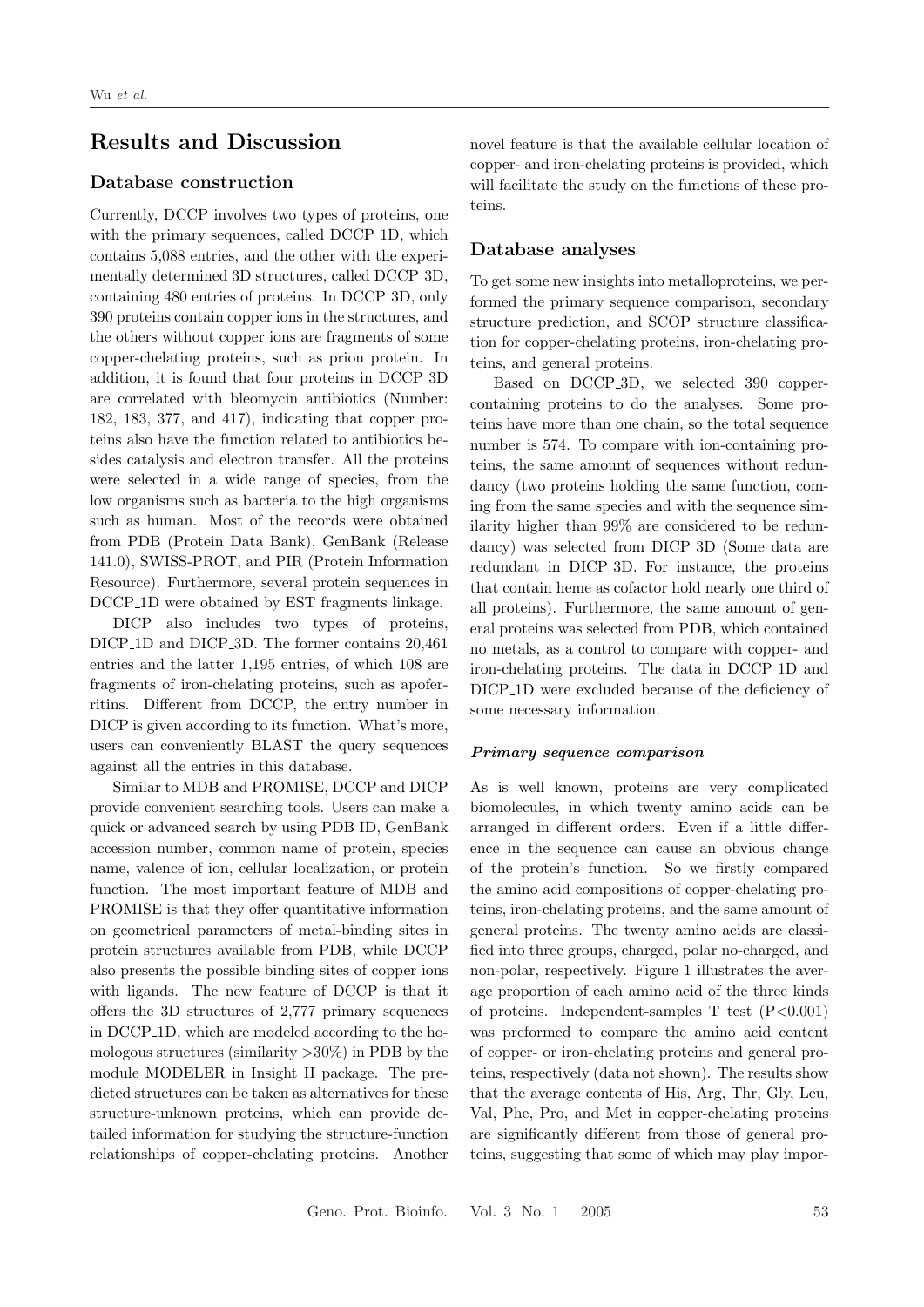

Fig. 1 Plot for the twenty amino acid contents of proteins in DCCP 3D, DICP 3D, and the same amount of general proteins selected from PDB. The gray columns indicate copper-chelating proteins, black columns indicate iron-chelating proteins, and white columns indicate general proteins. Independent-samples  $T$  test  $(P<0.001)$  shows that the average contents of His, Arg, Thr, Gly, Leu, Val, Phe, Pro, and Met in copper-chelating proteins are significantly different from those of general proteins, and the contents of Arg, Ser, Thr, Ala, Ile, Val, Trp, and Phe in iron-chelating proteins are different from those of general proteins.

tant roles in copper-chelating proteins. In fact, His, Gly, and Met are the most important Cu(II)-binding amino acid residues  $(14)$ . Furthermore, it is interesting to note that the content of Gly is the highest in copper-chelating proteins, which is prone to form  $\beta$ -sheet (15). For iron-chelating proteins, the average contents of Arg, Ser, Thr, Ala, Ile, Val, Trp, and Phe are significantly different from those of general proteins, indicating that the preference of amino acids in iron proteins is different from that in copper proteins and general proteins. While for the charged (H, D,  $K, R, E$ ), polar no-charged  $(S, T, N, Q, Y, C, G)$ , and non-polar (A, L, I, V, W, F, P, M) amino acid residues, the three kinds of proteins have similar content (Table 1), which is confirmed by the independentsamples T test  $(P<0.001)$ .

| Table 1 Contents of Three Amino Acid Groups |  |
|---------------------------------------------|--|
|---------------------------------------------|--|

| Group                     | Charged $(\%)$ | Polar no-charged $(\%)$ | Non-polar $(\%)$ |
|---------------------------|----------------|-------------------------|------------------|
| Copper-chelating proteins | 23.8           | 32.8                    | 43.2             |
| Iron-chelating proteins   | 24.0           | 31.0                    | 42.4             |
| General proteins          | 25.2           | 32.5                    | 42.1             |

Charged: H, D, K, R, E; Polar no-charged: S, T, N, Q, Y, C, G; Non-polar: A, L, I, V, W, F, P, M.

#### Secondary structure prediction

Since metalloproteins account for about one third of the natural proteins, it is highly necessary to know the prediction accuracies of the existing software for secondary structure prediction for these proteins. Based on the selected proteins, we evaluated the popular software for secondary structure prediction, such as

PredictProtein (including PHD and PROF), NNPRE-DICT, PSIPRED, and JPRED. The evaluation criterion was based on  $Q_3$  index, which is defined as the number of amino acids predicted correctly divided by the number of all amino acids. The standard PDB secondary-structure annotations include eight types of protein secondary structure elements (H, I, G, E, B, S, T, -), while the software only predict three states,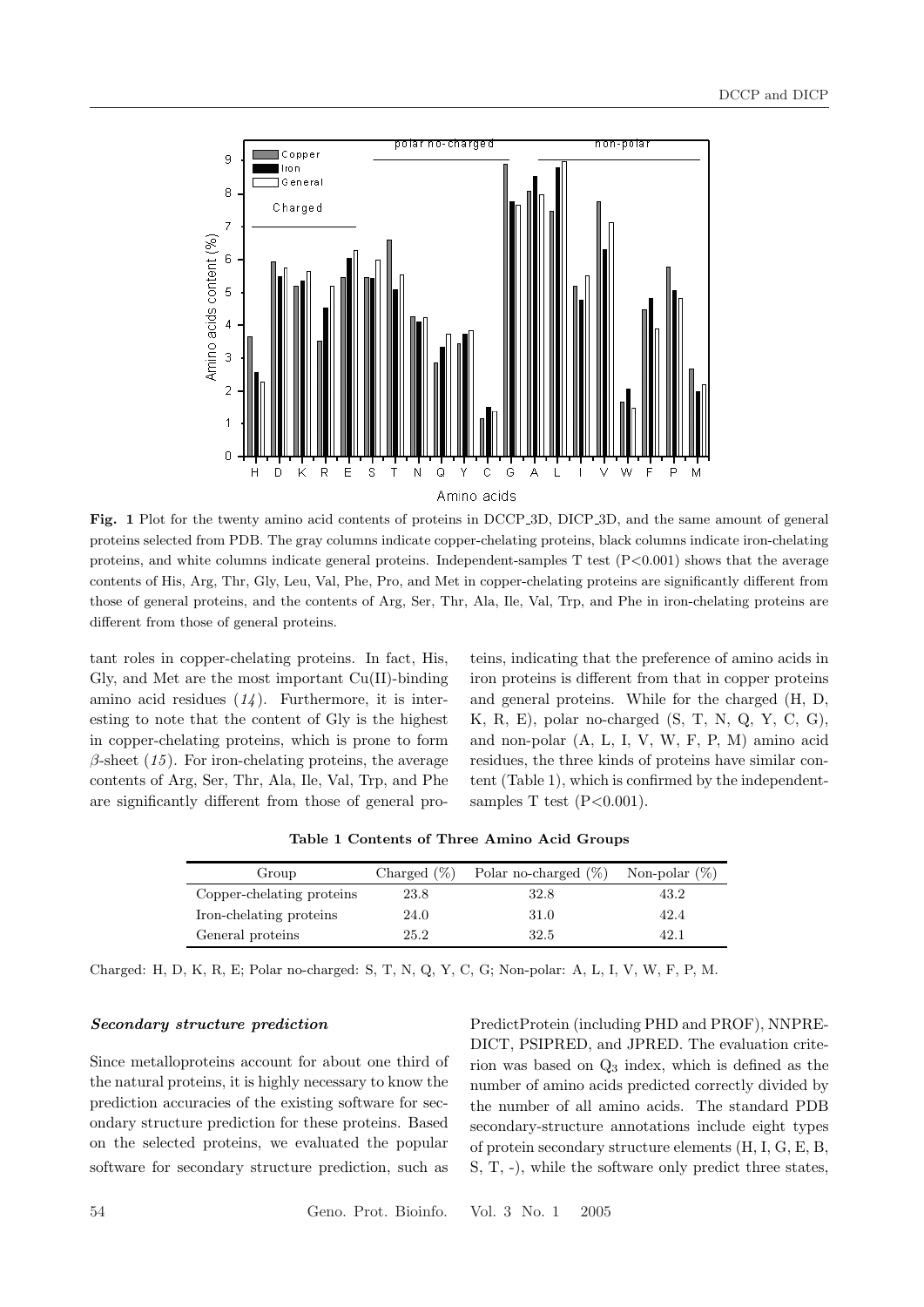$\alpha$ -helix,  $\beta$ -sheet, and loop, respectively. The eight states are reduced to three states according to several criteria  $(16)$ . Table 2 lists the prediction accuracies based on five widely-used criteria. It can be seen that the prediction accuracies are very similar for different conversion criteria. The last column lists the prediction accuracies for general proteins, which were selected from references  $(16)$ . The predicted results for copper-chelating proteins are as good as those for general proteins, suggesting that the existing software is appropriate to predict the secondary structures of metalloproteins.

Table 2 Secondary Structure Prediction Accuracies of Copper-Chelating Proteins in DCCP 3D Based on Five Secondary-Structure-Predicting Software

| Software         | Copper-chelating proteins |                              | Average accuracy for |
|------------------|---------------------------|------------------------------|----------------------|
|                  | $conversion^{*1,2}$       | conversion <sup>*3,4,5</sup> | General proteins     |
| <b>PHD</b>       | 74.8                      | 76.4                         | $71.9 - 73.5$        |
| <b>PROF</b>      | 76.9                      | 78.3                         | >78                  |
| <b>NNPREDICT</b> | 60.6                      | 62.3                         | >65                  |
| PSIPRED          | 79.1                      | 80.3                         | $78 - 80.6$          |
| JPRED            | 74.6                      | 76.6                         | $72.9 - 74.8$        |

\* Conversion criteria from 8 types to 3 types:  ${}^{1}H$ , G, I—H; E, B—E; Other—C.  ${}^{2}H$ , G—H; E, B—E; Other—C.  ${}^{3}H$ —H; E—E; Other—C. <sup>4</sup>H, G, I—H; E—E; Other—C. <sup>5</sup>H, G—H; E—E; Other—C.

## SCOP classification

Finally, SCOP classification based on the structure domain level for three kinds of proteins were analysed  $(17)$ . Table 3 enumerates the number of structure domains in eleven SCOP classes of the three types of proteins. It is revealed that the numbers of domains in all beta proteins and the membrane and cell surface proteins of copper-chelating proteins are twice more than that of general proteins, while that of all alpha proteins and the alpha and beta proteins (a/b) are opposite. Therefore, in the currently structure-known metalloproteins, copper-chelating proteins prefer to form  $\beta$ -sheet. The fact is consistent with that Gly is the most abundant amino acid residue in copper proteins, which has a high propensity to form  $\beta$ -sheet (15). However, for iron-chelating proteins, the number of domains in all alpha proteins is nearly treble of the general proteins and sextuple of the copper-chelating proteins, and the membrane and cell surface proteins are about decuple of the general proteins. The reason is that some of the iron-chelating proteins, such as the ferritin-like, heme-dependent peroxidases, and heme oxygenase, are categorized into all alpha proteins in the SCOP. Furthermore, some iron-chelating proteins play an important role in the process of photosynthesis, so the number of domains in membrane and cell surface proteins and peptides is much higher than that of general proteins. The different functions of copper

and iron proteins make them select different structure domains. It should be pointed that the statistical result is based on the currently available copper- and iron-chelating proteins with known structures, which might be updated when more data are available.

In conclusion, the primary sequence comparison, secondary structure prediction, and SCOP structure classification of three kinds of proteins indicate that metalloproteins are different from normal proteins in some aspects, such as the amino acid composition and the SCOP structure classification, which are relevant to their functions. However, some common features indeed exist in these proteins, which results in the secondary structure predicting accuracies for metalloproteins. As many diseases, especially neurodegenerative diseases, are associated with the imbalance in metabolism of metal ions or mutations of metalloproteins  $(18)$ , the research on metalloproteins will definitely offer opportunities for the discovery of novel therapeutic and diagnostic agents for a series of diseases. With the rapid development of proteomics and experimental technologies, more and more structures of copper- and iron-chelating proteins will be available. DCCP and DICP will be updated semiyearly. New identified structures will be added in time and new analyses will be carried out. It can be expected that our databases will facilitate the research on metal-chelating proteins.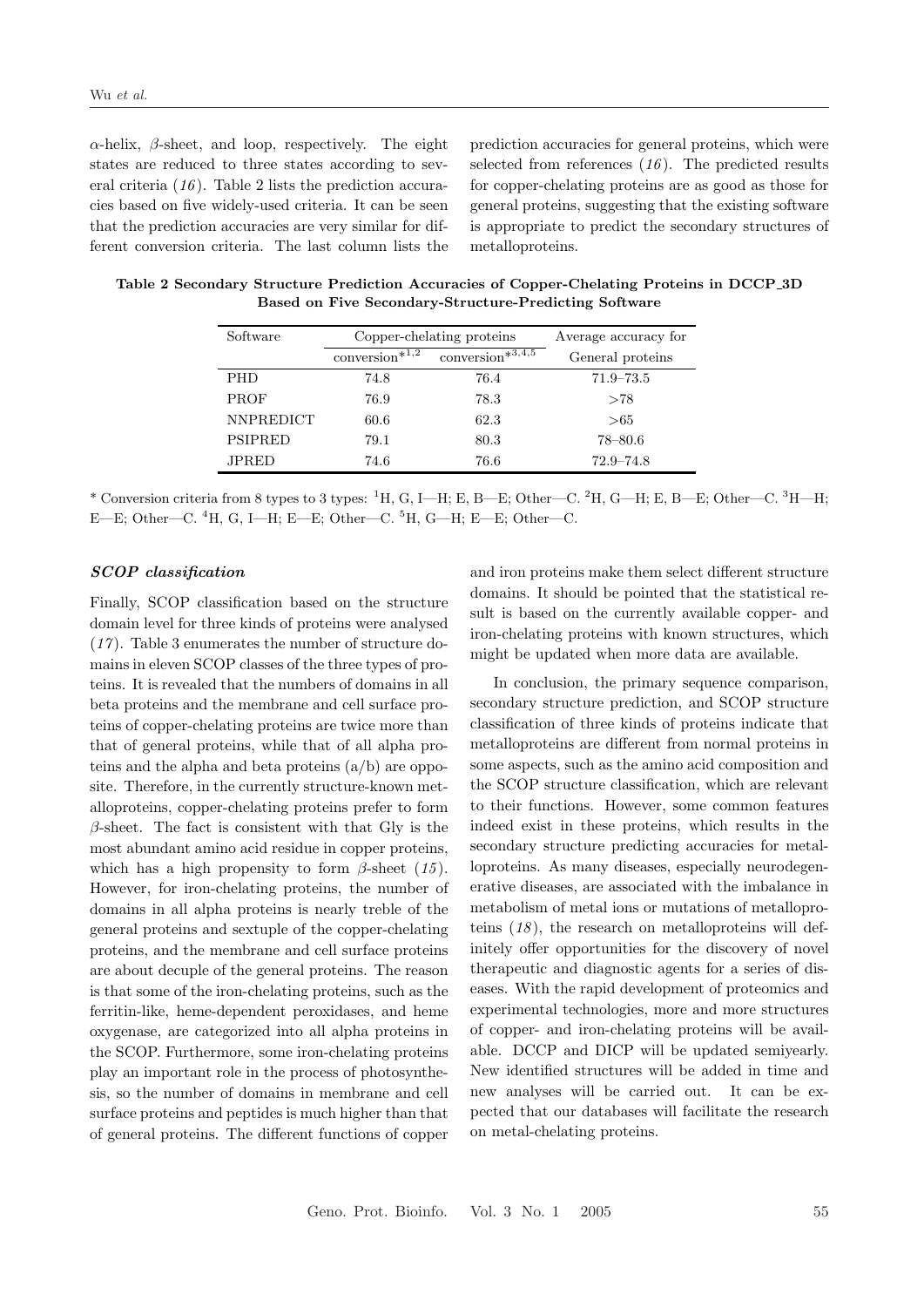| SCOP classification (domain)                    | Copper-chelating | Iron-chelating | General  |
|-------------------------------------------------|------------------|----------------|----------|
| All alpha proteins                              | 57               | 356            | 120      |
| All beta proteins                               | 777              | 148            | 369      |
| Alpha and beta proteins $(a/b)$                 | 27               | 127            | 225      |
| Alpha and beta proteins $(a+b)$                 | 139              | 198            | 205      |
| Multi-domain proteins (alpha and beta)          | 8                | 13             | 13       |
| Membrane and cell surface proteins and peptides | 93               | 130            | 13       |
| Small proteins                                  | 19               | 44             | 28       |
| Coiled coil proteins                            | 0                | 0              | 16       |
| Low resolution protein structures               | $\overline{2}$   | 6              |          |
| Peptides                                        | 0                | 0              | $\Omega$ |
| Designed proteins                               | 0                | 0              | 0        |

Table 3 SCOP Classifications Results

SCOP classifications of copper-chelating proteins in DCCP 3D and iron-chelating proteins in DICP 3D as well as general proteins selected from PDB.

# Materials and Methods

The construction of DCCP and DICP was based on the well-known web technologies: a fast database management system (MySQL; http://www.mysql.com), a stable web server (Apache; http://www.apache.org), and a powerful web scripting language (PHP; http://www.php.net) on the basis of an open source operation system—Linux. With these free and powerful tools, we created the two databases with interactive web interfaces. Each entry has a unique database identification number, amino acid sequence, protein function, and other available information. Further information can be found at the website http://sdbi.sdut.edu.cn/en.

## Acknowledgements

We are grateful to Chuan-Wei Dong, Wen-Bin Ding, Wei Sun, and Wei Wang for their help in constructing the databases. This work was supported by the National Basic Research Program of China (2003CB114400) and the National Natural Science Foundation of China (Grant No. 30100035).

## References

- 1. Chan, S., et al. 1998. The role of copper, molybdenum, selenium, and zinc in nutrition and health. Clin. Lab. Med. 18: 673-685.
- 2. Lieu, P.T., et al. 2001. The roles of iron in health and disease. Mol. Aspects. Med. 22: 1-87.
- 3. Lippard, S.J. 1999. Free copper ions in the cells? Science 284: 748-749.
- 4. Emerit, J., et al. 2001. Iron metabolism, free radicals, and oxidative injury. Biomed. Pharmacother. 55: 333-339.
- 5. Gaetke, L.M. and Chow, C.K. 2003. Copper toxicity, oxidative stress, and antioxidant nutrients. Toxicology 189: 147-163.
- 6. Waggoner, D.J., et al. 1999. The role of copper in neurodegenerative disease. Neurobiol. Dis. 6: 221- 230.
- 7. Bush, A.I. 2000. Metals and neuroscience. Curr. Opin. Chem. Biol. 4: 184-191.
- 8. Lehmann, S. 2002. Metal ions and prion diseases. Curr. Opin. Chem. Biol. 6: 187-192.
- 9. Yantiri, F. and Andersen, J.K. 1999. The role of iron in Parkinson disease and 1-methyl-4-phenyl-1,2,3,6 tetrahydropyridine toxicity. IUBMB Life 48: 139-141.
- 10. Harris, E.D. 2000. Cellular copper transport and metabolism. Annu. Rev. Nutr. 20: 291-310.
- 11. O'Halloran, T.V. and Culotta, V.C. 2000. Metallochaperones, an intracellular shuttle service for metal ions. J. Biol. Chem. 275: 25057-25060.
- 12. Harrison, M.D., et al. 1999. Copper chaperones: function, structure and copper-binding properties. J. Biol. Inorg. Chem. 4: 145-153.
- 13. Papanikolaou, G. and Pantopoulos, K. 2005. Iron metabolism and toxicity. Toxicol. Appl. Pharmacol. 202: 199-211.
- 14. Ji, H.F. and Zhang, H.Y. 2004. A theoretical study on Cu(II)-binding modes and antioxidant activity of mammalian normal prion protein. Chem. Res. Toxicol. 17: 471-475.
- 15. Street, A.G. and Mayo, S.L. 1999. Intrinsic β-sheet propensities result from van der Waals interactions be-